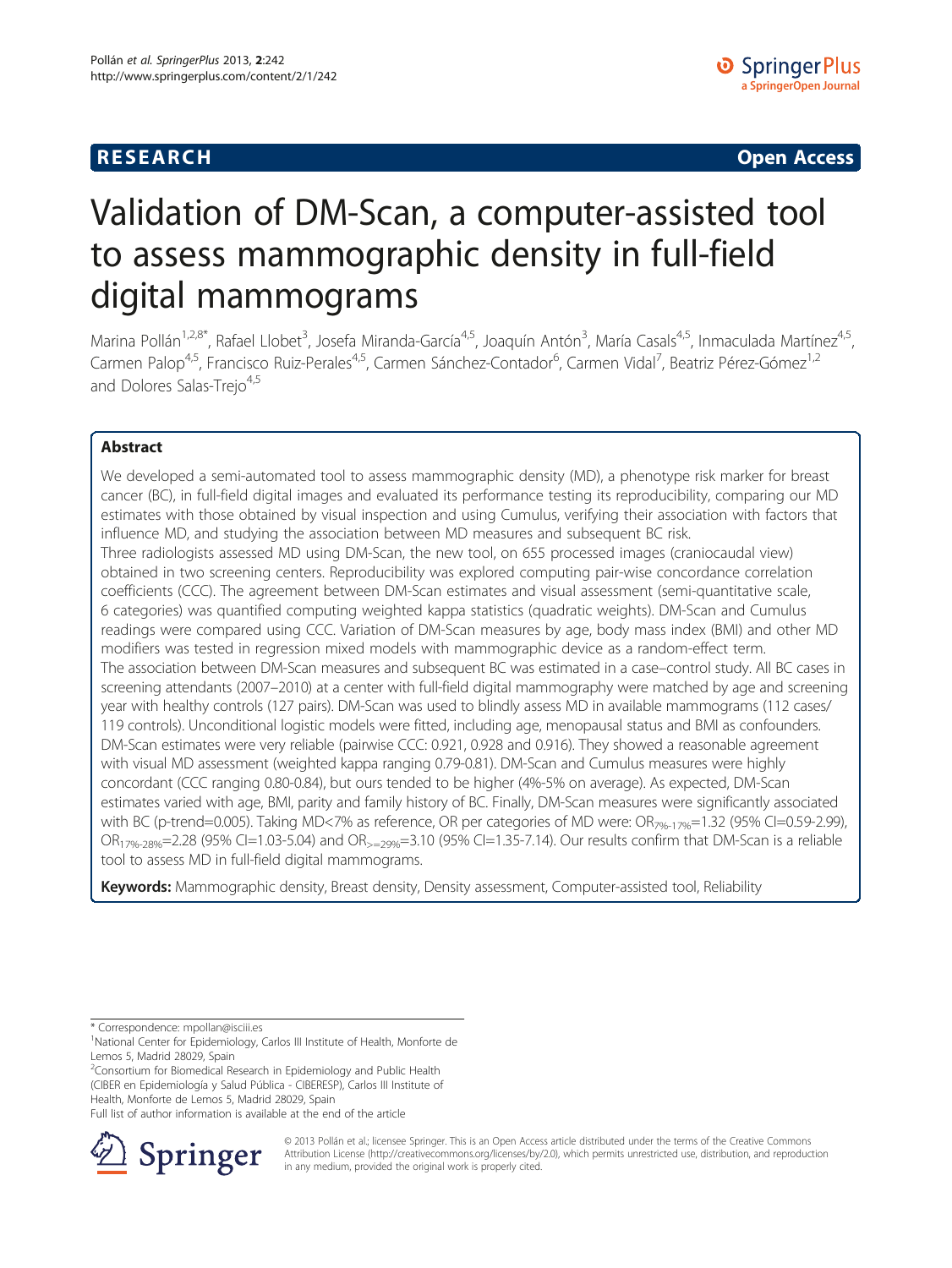## <span id="page-1-0"></span>Introduction

Mammographic density (MD), a strong risk factor for breast cancer, is increasingly used as a phenotype risk marker in clinical, genetic and epidemiological studies (Boyd et al. [2011](#page-11-0)). Recently, MD has also been proposed as a key feature to tailor screening algorithms according to individual breast cancer risk (Schousboe et al. [2011](#page-11-0); Evans et al. [2012](#page-11-0)).

Different methods for assessing density have been used (Yaffe [2008](#page-12-0); Assi et al. [2012](#page-11-0)). The first qualitative scales that took into account parenchymal patterns have been largely replaced by a quantitative approach that considers percentage of density (PD), or the percentage of the total breast area occupied by dense tissue. Visual inspection has allowed to classify mammograms in semiquantitative scales with 5, 6 or even 21 categories of PD (Garrido-Estepa et al. [2010](#page-11-0); Cuzick et al. [2011](#page-11-0)). However, achieving high reproducibility and reliability of visual assessment is always a challenge. In order to reduce subjectivity, several computer-assisted methods have been developed. One of such methods, Cumulus, has become the gold standard of quantitative PD assessment, and has shown a similar ability to predict breast cancer compared to visual assessment (Byng et al. [1998\)](#page-11-0). At present, computer-assisted methods were developed for film images and have not been validated with digital mammograms. A comparative study using Cumulus in both types of images concluded that Cumulus underestimates PD in digital mammograms (Harvey [2004\)](#page-11-0). This phenomenon is related with a better recognition of the skin line in digital images which implies the inclusion of more subcutaneous fat under the total area of the breast and a decrease in the relative amount of dense tissue (Harvey [2004\)](#page-11-0).

In many countries, analog mammography is increasingly replaced by digital devices, due to their better performance. This trend has also been observed in Spain, a country with fully established population-based breast cancer screening programs (Ascunce et al. [2010\)](#page-11-0). A recent study shows that the introduction of digital mammography has reduced the rate of false-positive results in Spanish screening programs (Sala et al. [2011](#page-11-0)).

In this paper, we present DM-Scan, a new semiautomatic tool to measure PD specially developed for digital images. Three different radiologists estimated PD using DM-Scan in a set of digital mammograms already collected in the study DDM-Spain (Determinantes de la Densidad Mamográfica en España – Determinats of Mammographic Density in Spain) (Cabanes et al. [2011](#page-11-0)). Density estimates using DM-Scan were compared to those previously obtained by visual inspection and with Cumulus estimates. Finally, the discriminative value of DM-Scan was checked testing the association between PD and breast cancer in a case–control study. For this

purpose, images from women who subsequently developed breast cancer after screening were collected and compared to those obtained in healthy screened women of a similar age.

# Material and methods

# Development of DM-scan

DM-Scan (Figure [1](#page-2-0)) is a computer-assisted tool aimed at PD assessment in a continuous scale. It has been developed to run both on Windows and Linux operating systems. Given a digital mammogram, this tool identifies pixels belonging to background, fat tissue (FT) and dense tissue (DT) by means of the establishment of two thresholds, called T1 and T2. Then, PD is measured as the relation between the amount of DT and the size of the breast, i.e.,  $PD = DT / (DT + FT)$  100. Following, this process is explained in detail.

Firstly, a pre-process is applied to condition the image before tissue segmentation is performed. Three main operations are carried out at this phase: a) contrast and brightness normalization, b) brightness correction according to breast thickness and c) segmentation of the breast and removal of regions of no-interest.

## Contrast and brightness normalization

To ensure that brightness values depend as much as possible on tissue density and not on other factors related with the acquisition process, a contrast and brightness normalization is desirable. Assuming that minimum and maximum tissue densities are always present on a mammography (subcutaneous fat and connective tissue respectively), minimum and maximum gray-level values should also appear in the histogram. Based on this idea, a histogram stretching operation can be set to normalize brightness and contrast. Options to manually modify brightness and contrast are also available.

## Brightness correction

X-ray attenuation depends not only on the density of the irradiated tissue, but also on its thickness. The thicker the tissue irradiated, the greater the attenuation and, consequently, the brighter the image. When the mammogram is taken, the breast is compressed between two parallel flat plates, which causes the breast to spread out and have a similar thickness along the plates. However, towards the edge of the breast, the thickness gradually decreases. This is a drawback when the goal is segmenting dense tissue, since thicker regions may look as dense tissue and vice versa. In order to avoid this problem, after estimating breast thickness (Highnam et al. [1998\)](#page-11-0), a brightness correction coefficient  $k_{i,j}$  has been applied to each pixel  $p_{i,j}$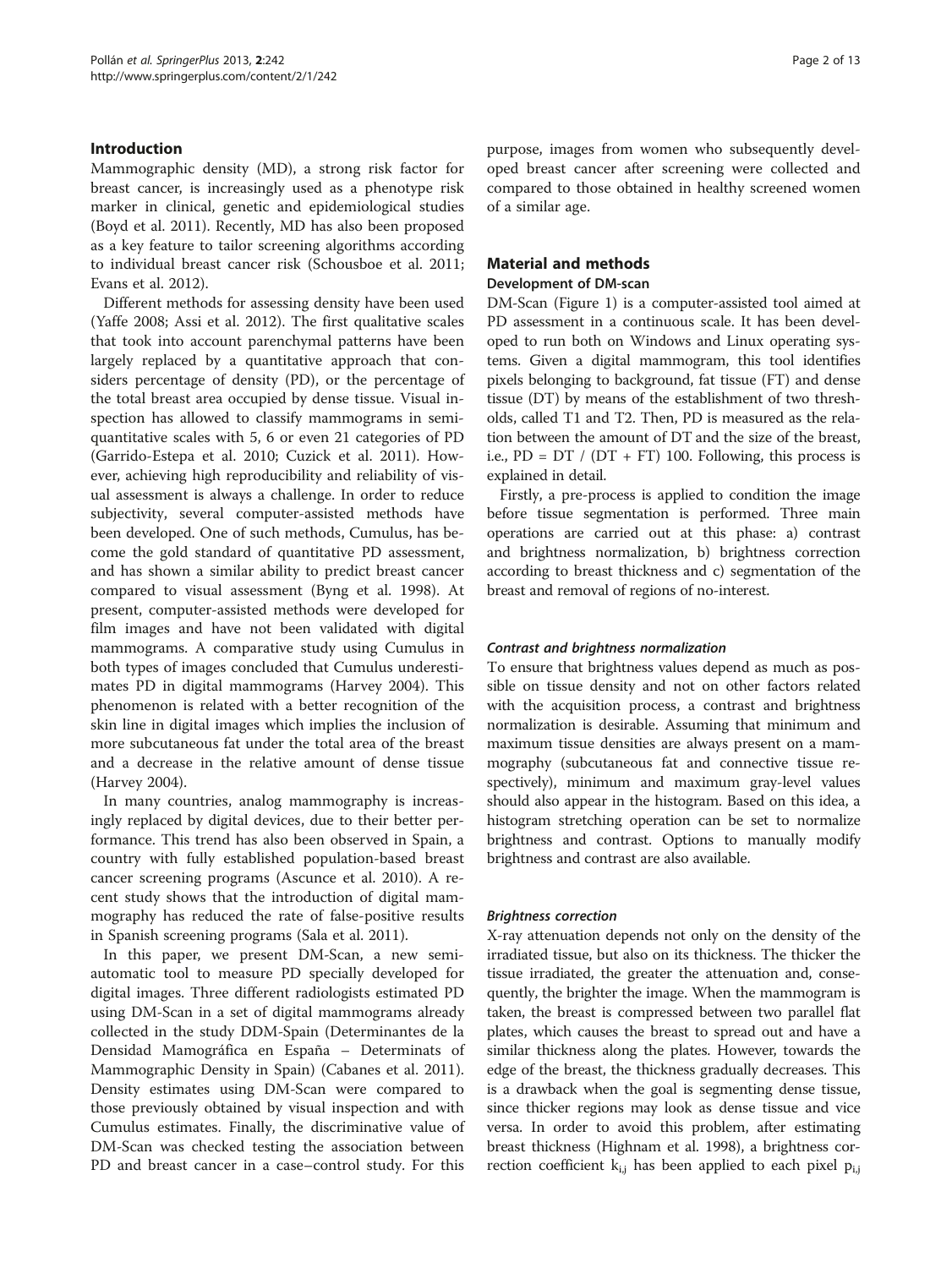<span id="page-2-0"></span>

according to a user-defined parameter  $\alpha \in [0:1]$  as specified below:

$$
K_{i,j} = \alpha + (1 - \alpha)d_{i,j}
$$

where  $d_{i,j}$  is the horizontal distance from  $p_{i,j}$  to either the internal border of the image (craniocaudal view) or the pectoral muscle if present (mediolateral oblique) divided by the total distance between this border and the breast edge at row i, i.e., di,j = 0 when pi,j coincides to the border of the image, and di,j = 1 when  $p_{i,j}$  coincides with the edge breast. Values of  $\alpha$  = 1 leaves the image unchanged, while values of α < 1 attenuates the brightness as we approach to the internal part of the mammogram. A lower α corresponds to a greater attenuation.

#### Breast segmentation and removal of unwanted regions

Usually, mammograms contain other objects besides the breast, such as labels and/or the pectoral muscle. Breast segmentation is semi-automatically performed by finding a threshold value T1 that discriminates between background and object pixels. The biggest object found is considered to be the breast, while the remainders are considered regions

of non-interest and, therefore, removed. Nevertheless, this process cannot discard objects connected to the breast. To fix this problem, the user can modify the proposed T1 threshold and also manually invalidate other regions/objects not detected in the previous process.

Once the image has been preprocessed and the breast has been segmented by means of T1, a second threshold T2 must be manually set to separate dense and fat tissue, which allows to measure the dense tissue (DT) and the non-dense or fat tissue (FT). Finally, PD is computed as DT / (DT + FT) 100. Figure 1 presents an example of digital mammogram viewed in the DM-Scan screen.

Reproducibility of DM-scan, comparison with visual scales (Wolfe, Tabar, BIRADS and Boyd scales) and with cumulus Digital mammograms used in this project were collected as part of DDM-Spain (Determinants of Density in Mammograms in Spain), a cross-sectional study to investigate the main determinants of high breast density in Spanish women. More than 3500 women aged 45–68 years were recruited at 7 screening centres in Spain. Information regarding lifestyle factors was obtained by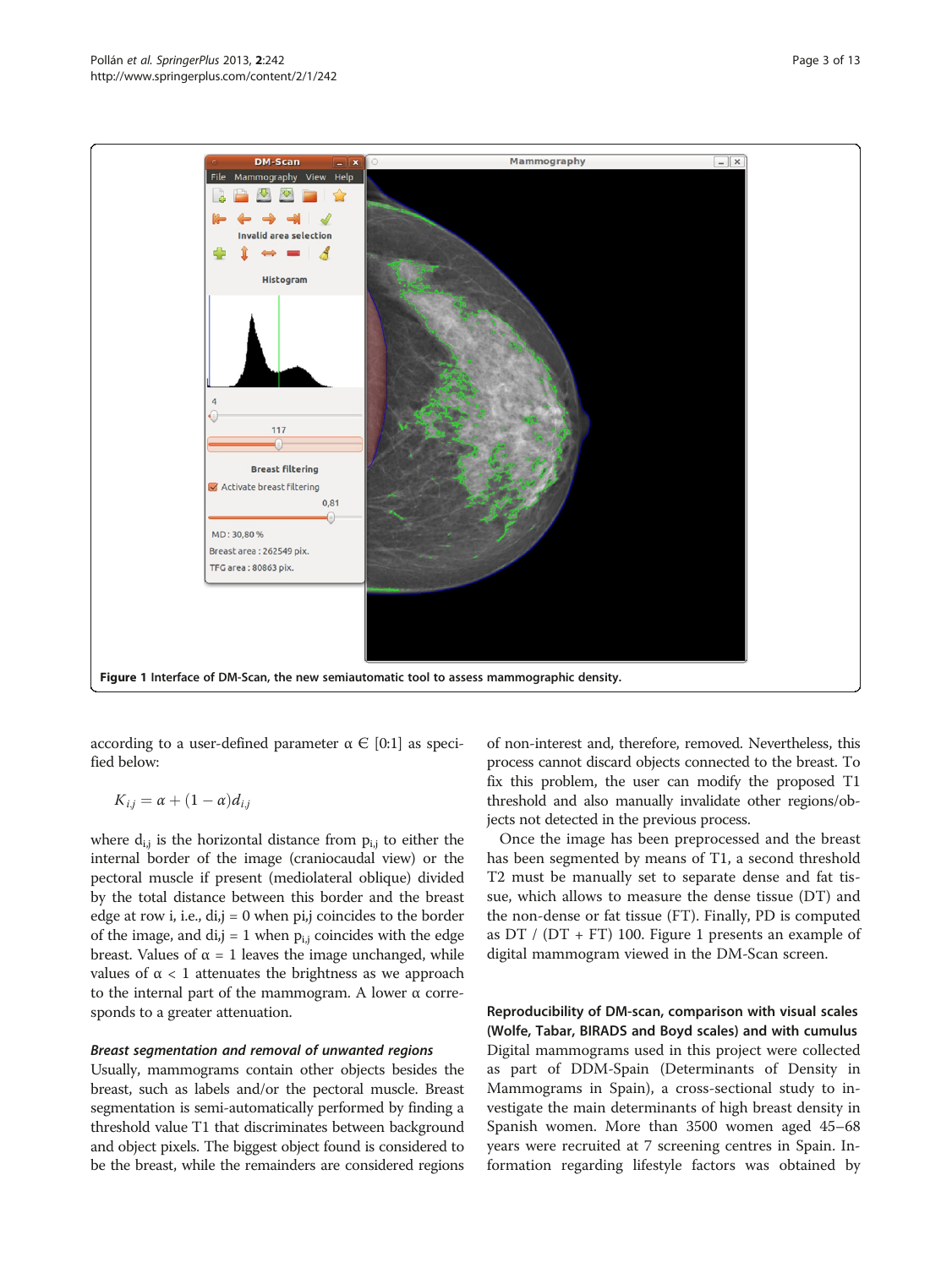trained interviewers at the screening centre. Participants were also weighted and measured using a standardized protocol (Pollan et al. [2012](#page-11-0)). Mammographic density was visually assessed by a single radiologist on the craniocaudal view of the left breast. The study was approved by the ISCIII ethics committee and informed consent was obtained from all participants.

Mammographic density was visually assessed in the DDM-Spain study by a single radiologist with high intrarater agreement (Garrido-Estepa et al. [2010\)](#page-11-0). He classified MD according to three qualitative scales (Wolfe, Tabar & BIRADS) and a semiquantitative scale (Boyd) with 6 PD categories (0%, <10%, 10-25%, 25-50% 50-75% and >75%). Qualitative scales measure parenchymal patterns and their categories describe the distribution of the dense tissue inside the breast. It has been reported that Wolfe's categories N1, P1, P2 and DY correspond approximately to Tabar patterns II, III, IV and V (Assi et al. [2012\)](#page-11-0).

In the present study, a set of 655 digital mammograms from women attending the screening centres located in Palma de Mallorca (Balearic Islands) and Barcelona (Catalonia) were selected. Both centres have full-field digital mammography devices (a Hologic-Lorad M-IV in Palma de Mallorca and a Siemmens MAMMOMAT Novation<sup>DR</sup> in Barcelona). Digital mammograms had already been processed and stored in DICOM format. None of these screening centers stored unprocessed (raw) images.

DICOM images were converted to PNG format in order to be read using DM-Scan. Three radiologists with long experience in mammographic reading were trained with the new tool, using a set of digital images that were not part of the present study. After training, they separately assessed PD in the batch of digital mammograms previously described. Finally, the only radiologist with experience using Cumulus read the whole batch of mammograms using this tool.

Reproducibility of PD measures with DM-Scan was estimated by the concordance correlation coefficient (Lin [1989](#page-11-0)). The pairwise agreement was also visually evaluated plotting Bland and Altman graphics (Bland & Altman [1986\)](#page-11-0).

In order to compare DM-Scan and Cumulus performance with visual scales, we studied the distribution of PD measures per category of the four visual methods (Wolfe, Tabar, BIRADS and Boyd). In addition, we quantified the agreement between the single visual quantitative scale, Boyd scale, and the two computer-assisted methods, DM-Scan and Cumulus, using weighted kappa statistics (quadratic weights). For this purpose, DM-Scan and Cumulus readings were categorized considering the 5 cut-offs proposed by the Boyd scale. Finally, the agreement between DM-Scan and Cumulus was evaluated computing concordance correlation coefficients and drawing the corresponding Bland-Altman graphics.

# Association between several determinants of MD and MD measures using DM-scan and cumulus

The association between several determinants of MD density, such as age, menopausal status, BMI, family history of breast cancer, parity and use of hormonal replacement treatment, with the PD estimators obtained by each radiologist with DM-Scan was tested in a regression mixed model, with PD as the dependent variable and the screening center as a random effect term. The same procedure was used to estimate the association of these variables with PD measures obtained using Cumulus.

# Association of MD and subsequent breast cancer using DM-scan

In order to test the performance of DM-Scan to detect differences in PD in mammograms from healthy women and those who subsequently develop breast cancer, we set-up a case–control study including all breast cancer cases diagnosed in women attending the Burjasot screening center in Valencia, where full-field digital images had been used for more than 4 years (Senographe 2000D Full Field Digital Mammography System). All breast cancer cases diagnosed in women attending screening there between the years 2007 and 2010 were included in this study. For each case, a matched control was randomly chosen among women who were screened the same year and had a similar age (+/− 2 years).

For MD assessment, the left craniocaudal mammogram was selected, when the two views were available, otherwise the mediolateral oblique view of the left breast was used. When the time elapsed between the date of screening and the date of diagnosis was lower than 3 years, the craniocaudal or mediolateral oblique view of the contralateral breast was used. After excluding two cases with breast implants in the contralateral breast, a total of 127 cases and controls were identified. The mammogram was not available for 12 cases and 8 controls, rendering a final sample of 115 cases and 119 controls.

For cases and controls, information on age, menopausalstatus and self-reported BMI was extracted from the questionnaires administered by the screening program at the corresponding round.

Unconditional logistic models were used to assess the association between DM-Scan estimates of density and BC risk, allowing for age, menopausal status and BMI as possible confounders. PD was categorized using as cutoffs the quartiles observed in the control group. The possible linear trend was assessed considering PD as a continuous variable. Finally, the discriminative power of DM-Scan readings was computed estimating the area under the receiver operating characteristic curve (AUC), adjusting by age and BMI as covariates. A nonparametric approach was used and 95% confidence intervals were obtained via bootstrap re-sampling (5000 samples).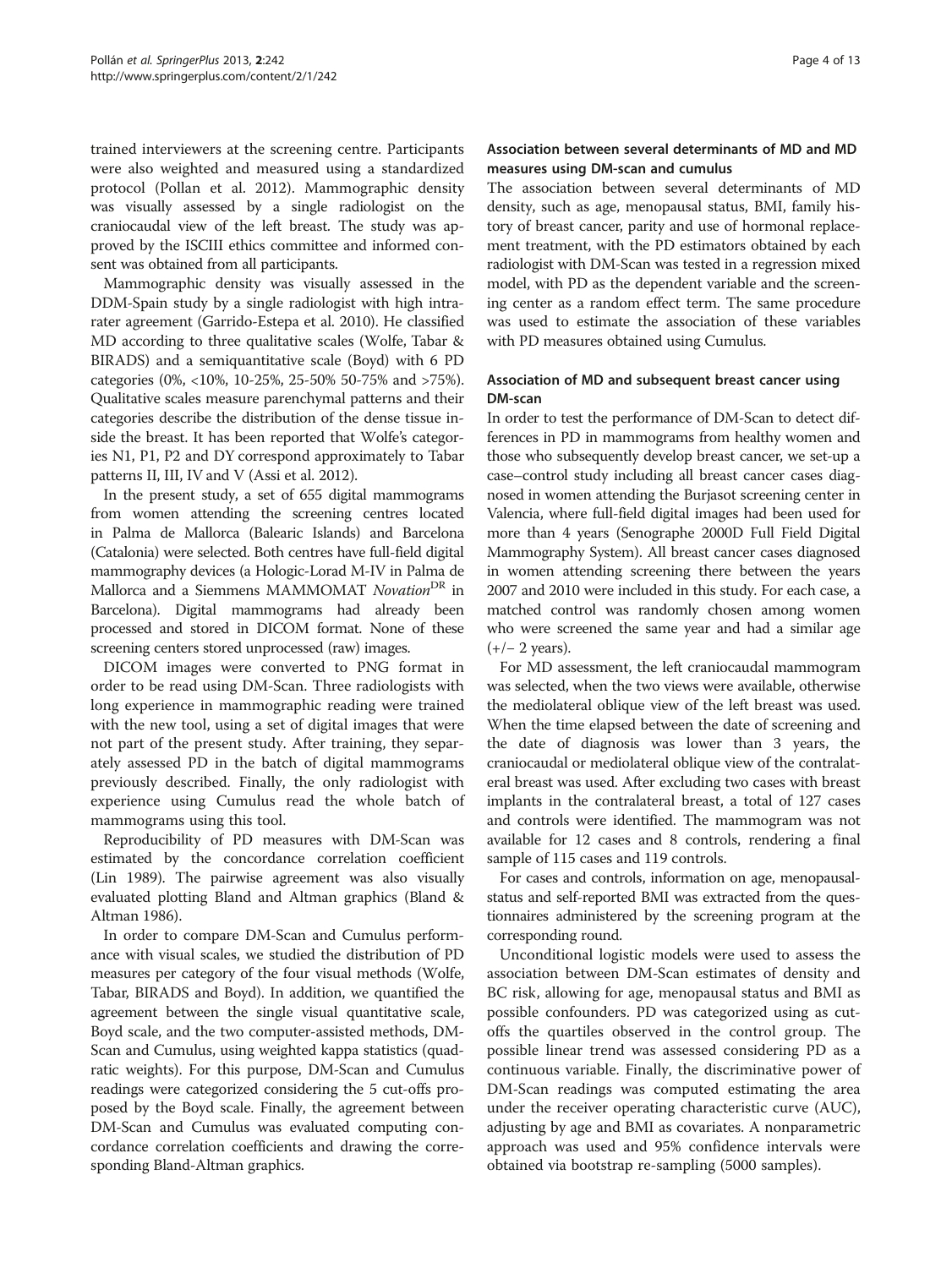All statistical analyses were performed using the STATA version 12.0 software program (Stata Corp, College Station, TX).

#### Ethical considerations

DDM-Spain study protocol was formally approved by the Institutional Review Board at the Carlos III Institute of Health. Participants signed an informed consent. The case–control study was approved by the CSISP & Valencia General Directorate of Public Health Ethics Committee (CEIC Dirección General de Salud Pública y Centro Superior de Investigación en Salud Pública). The breast cancer screening program in Valencia gathers information from all screening participants, all the required data were provided, in an anonymous way, by the screening personnel. Both studies were conducted in compliance with the Helsinki Declaration.

## Results

## Inter-rater agreement using DM-scan

Table 1 presents the average difference in the pair-wise comparison between radiologists' readings, the 5th and 95th percentiles of the distribution of these differences and the corresponding concordance correlation coefficients. Mean differences in PD were lower than 2%, and almost 90% of the differences between readers were lower than 10%. All concordance correlation coefficients were higher than 0.90. Bland-Altman graphics are provided as Additional file [1](#page-11-0).

## Comparison of DM-scan, cumulus and visual reading

Table [2](#page-5-0) shows the distribution of the participants' mammograms according to the four visual scales and the results obtained using DM-Scan (three raters) and Cumulus (one rater) in each category. For the three qualitative scales, namely Wolfe Tabar and BIRADS, average PD values obtained using computer-assisted methods increased as we move from a category to the next, with the single exception of Tabar scale, for which the average values obtained in the two upper categories were very similar. However, quantitative measures obtained either with DM-Scan or Cumulus showed a high degree of overlapping, something that may be in part explained by the qualitative nature of these scales. Figure [2](#page-7-0) and Table [2](#page-5-0) shows the distribution of DM-Scan and Cumulus readings per categories of the Boyd scale, which classifies MD according to a visual estimation of PD, together with the corresponding weighted kappa statistis. There was a substantial agreement between PD measured by visual assessment and readings obtained with both, DM-Scan and Cumulus, though the concordance estimate was higher using DM-Scan (kappa statistics ranging 0.789 to 0.805 with DM-Scan against a value of 0.697 with Cumulus).

The comparison between DM-Scan and Cumulus performance is al presented in the last row in Table [2](#page-5-0) and Figure [3](#page-7-0). For ninety per cent of our mammograms, PD estimates using DM-Scan were higher than those obtained using Cumulus, the mean difference ranged between 3.5% and 5.3%. In spite of this, there was substantial agreement between both tools with concordance correlation coefficients over 0.80 (0.841, 0.803 and 0.842).

## Association between several determinants of MD and PD measures using DM-scan and Cumulus

Table [3](#page-8-0) presents the results from regression models considering PD as the dependent variable and age, menopausal status, BMI, family history of breast cancer, parity and use of hormonal replacement treatment as explanatory variables. To check the consistency of these results under different observers, a separate model was fitted for each rater. Similar results were obtained using DM-Scan and Cumulus PD estimates. A clear association of MD with age, BMI, parity and family history of breast cancer was found in all instances. Regarding menopausal status, PD tended to be higher among premenopausal women, but the differences were not statistically significant. Finally, no association was observed between use of hormonal replacement treatment (HRT) and MD. It should be noted that the number of

|  |  | Table 1 Pairwise comparison of DM-Scan estimates of percentage of density (PD) by the three raters |  |  |
|--|--|----------------------------------------------------------------------------------------------------|--|--|
|--|--|----------------------------------------------------------------------------------------------------|--|--|

|         | Rater 1                          |                         | Rater 2                        |                                |  |  |  |
|---------|----------------------------------|-------------------------|--------------------------------|--------------------------------|--|--|--|
|         | <b>Difference</b>                | Concordance correlation | <b>Difference</b>              | Concordance correlation        |  |  |  |
|         | Coefficient<br>Mean              |                         | Mean                           | Coefficient                    |  |  |  |
|         | $(P_{05} - P_{95})$ <sup>a</sup> | (95% CI) $^{\rm b}$     | $(P_{05}-P_{95})$ <sup>a</sup> | $(95\% \text{ Cl})^{\text{b}}$ |  |  |  |
|         | PD (Rater1) - PD (Rater2)        |                         |                                |                                |  |  |  |
| Rater 2 | $-1.6\%$                         | 0.921                   |                                |                                |  |  |  |
|         | $(-10.2\% \text{ to } +6.6\%)$   | $(0.910 - 0.933)$       |                                |                                |  |  |  |
|         | PD (Rater1) - PD (Rater3)        |                         | PD (Rater2) - PD (Rater3)      |                                |  |  |  |
| Rater 3 | $+0.3\%$                         | 0.928                   | $+1.9%$                        | 0.916                          |  |  |  |
|         | $(-7.7\% \text{ to } +9.3\%)$    | $(0.917 - 0.939)$       | (-5.9% to 11.5%)               | $(0.904 - 0.929)$              |  |  |  |

<sup>a</sup> 5th & 95th percentiles of the differences between PD estimated by these raters.

b 95% Confidence Intervals.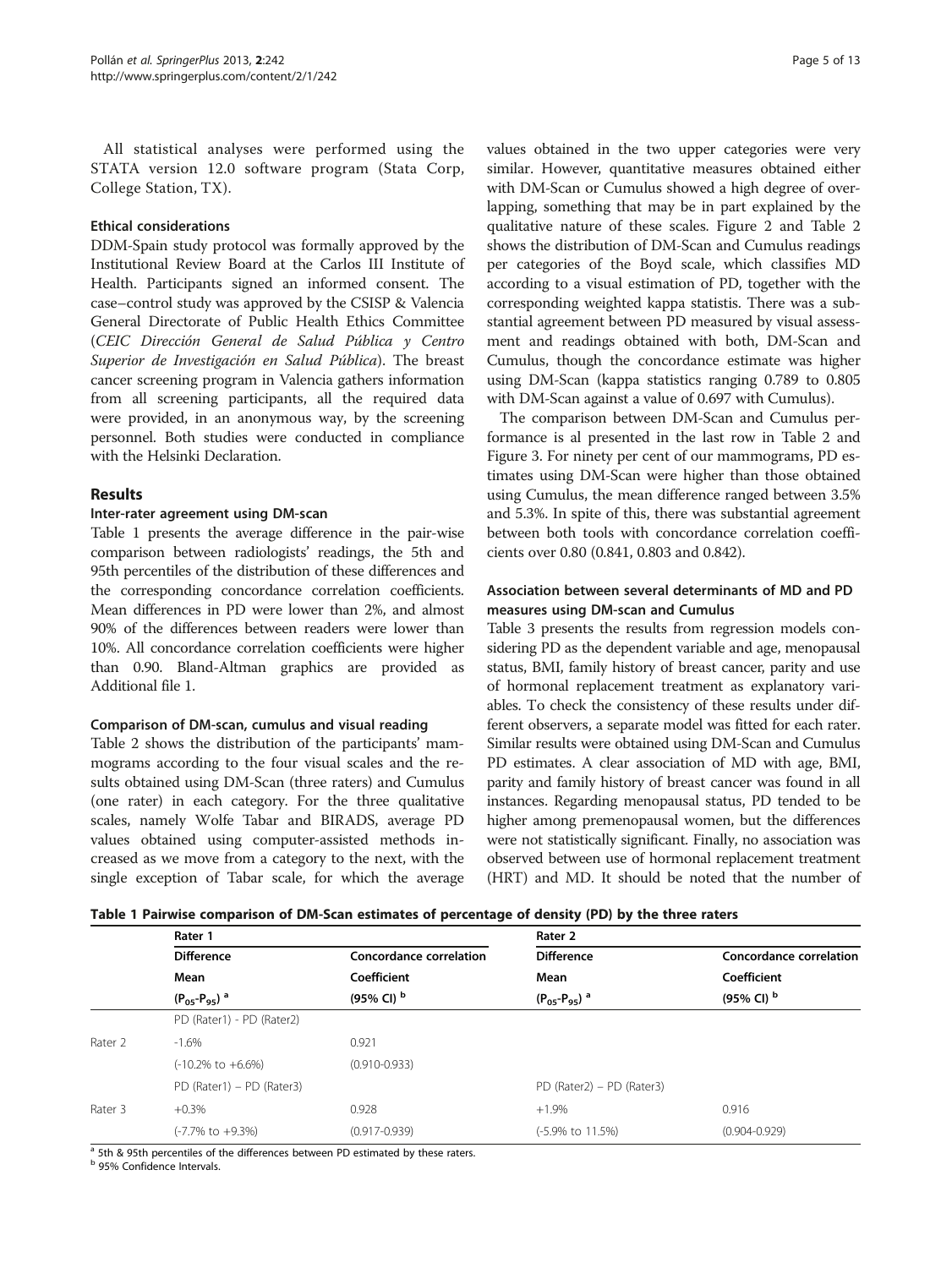|                             |     |       | DM-Scan Rater 1   |       | DM-Scan Rater 2   |       | DM-Scan Rater 3   |       | Cumulus (Rater 1)       |
|-----------------------------|-----|-------|-------------------|-------|-------------------|-------|-------------------|-------|-------------------------|
| Classification              | N   | Mean  | $P_{05} - P_{95}$ | Mean  | $P_{05} - P_{95}$ | Mean  | $P_{05} - P_{95}$ | Mean  | $P_{05} - P_{95}$       |
| <b>Qualitative scales</b>   |     |       |                   |       |                   |       |                   |       |                         |
| Wolfe <sup>a</sup>          |     |       |                   |       |                   |       |                   |       |                         |
| N1                          | 43  | 1.8%  | 0.0%-5.8%         | 3.6%  | 0.0%-12.5%        | 1.6%  | 0.0%-6.5%         | 2.3%  | 0.0%-6.5%               |
| P1                          | 327 | 8.2%  | 0.0%-19.2%        | 10.4% | 1.5%-24.8%        | 7.9%  | 0.0%-17.1%        | 5.4%  | 0.0%-17.1%              |
| P <sub>2</sub>              | 166 | 25.6% | 12.3%-1.3%        | 26.7% | 11.7%-45.8%       | 25.7% | 5.7%-38.7%        | 19.3% | 5.7%-38.7%              |
| DY                          | 101 | 33.5% | 15.2%-55.7%       | 34.1% | 13.8%-60.1%       | 32.7% | 9.3%-61.4%        | 29.2% | 9.3%-61.4%              |
| Tabar <sup>b</sup>          |     |       |                   |       |                   |       |                   |       |                         |
| $\mathbb{H}$                | 43  | 1.8%  | 0.0%-5.8%         | 3.6%  | 0.0%-12.5%        | 1.6%  | 0.0%-6.5%         | 2.3%  | 0.0%-6.5%               |
| $\  \cdot \ $               | 381 | 10.1% | 0.0%-26.0%        | 12.2% | 1.7%-12.5%        | 9.8%  | 1.1%-23.2%        | 6.8%  | 0.1%-22.6%              |
| ${\sf IV}$                  | 155 | 30.8% | 13.4%-53.2%       | 31.5% | 12.3%-54.7%       | 30.6% | 13.0%-50.5%       | 24.9% | 5.9%-50.9%              |
| V                           | 58  | 29.4% | 12.8%-51.6%       | 29.8% | 10.4%-52.5%       | 28.7% | 12.3%-53.8%       | 25.6% | 9.4%-51.4%              |
| BIRADS density <sup>c</sup> |     |       |                   |       |                   |       |                   |       |                         |
| 1                           | 340 | 6.8%  | 0.0%-17.5%        | 8.8%  | 0.4%-21.5%        | 6.5%  | 0.0%-15.8%        | 4.6%  | 0.0%-13.9%              |
| $\overline{2}$              | 183 | 21.2% | 10.8%-36.6%       | 21.9% | 10.1%-38.3%       | 20.8% | 10.2%-34.6%       | 15.4% | 4.2%-30.6%              |
| 3                           | 89  | 34.1% | 24.0%-48.3%       | 35.4% | 22.3%-50.4%       | 33.9% | 21.8%-49.2%       | 28.2% | 15.4%-46.6%             |
| 4                           | 25  | 47.6% | 30.9%-68.0%       | 51.3% | 32.0%-69.4%       | 47.6% | 32.5%-61.8%       | 45.4% | 16.8%-68.3%             |
| Semiquantitative scale      |     |       |                   |       |                   |       |                   |       |                         |
| Boyd categories             |     |       |                   |       |                   |       |                   |       |                         |
| $0\%$                       | 46  | 1.0%  | 0.0%-5.3%         | 2.1%  | 0.0%-8.7%         | 1.1%  | 0.0%-3.8%         | 1.6%  | 0.0%-5.8%               |
| < 10%                       | 186 | 5.7%  | 0.0%-14.3%        | 7.1%  | 1.5%-14.5%        | 5.3%  | 0.8%-12.3%        | 3.4%  | 0.0%-8.2%               |
| 10%-25%                     | 195 | 14.1% | 3.8%-27.1%        | 16.0% | 7.0%-28.8%        | 13.6% | 5.1%-23.5%        | 9.2%  | 2.4%-20.4%              |
| 25-50%                      | 139 | 26.2% | 13.6%-40.2%       | 27.6% | 14.9%-44.1%       | 26.2% | 12.5%-41.5%       | 21.4% | 7.3%-37.4%              |
| 50-75%                      | 59  | 37.5% | 28.2%-48.8%       | 39.5% | 27.5%-51.1%       | 38.0% | 26.1%-53.4%       | 31.4% | 0.5%-47.9%              |
| >75%                        | 13  | 56.0% | 41.3%-71.7%       | 57.0% | 46.8%-69.4%       | 51.6% | 40.3%-61.8%       | 55.0% | 44.2%-77.2%             |
| Agreement Boyd - DM-Scan    |     |       |                   |       |                   |       |                   |       | Agreement Boyd -Cumulus |
| Weighted kappa              |     |       | 0.801             |       | 0.789             |       | 0.805             |       | 0.697                   |
| (95% Confidence Interval)   |     |       | $(0.777 - 0.823)$ |       | $(0.764 - 812)$   |       | $(0.783 - .825)$  |       | $(0.652 - .738)$        |

<span id="page-5-0"></span>

|  | Table 2 Comparison between mammographic density assessment using different visual scales (1 rater), DM-Scan (3 raters) and Cumulus (1 rater) |  |
|--|----------------------------------------------------------------------------------------------------------------------------------------------|--|
|--|----------------------------------------------------------------------------------------------------------------------------------------------|--|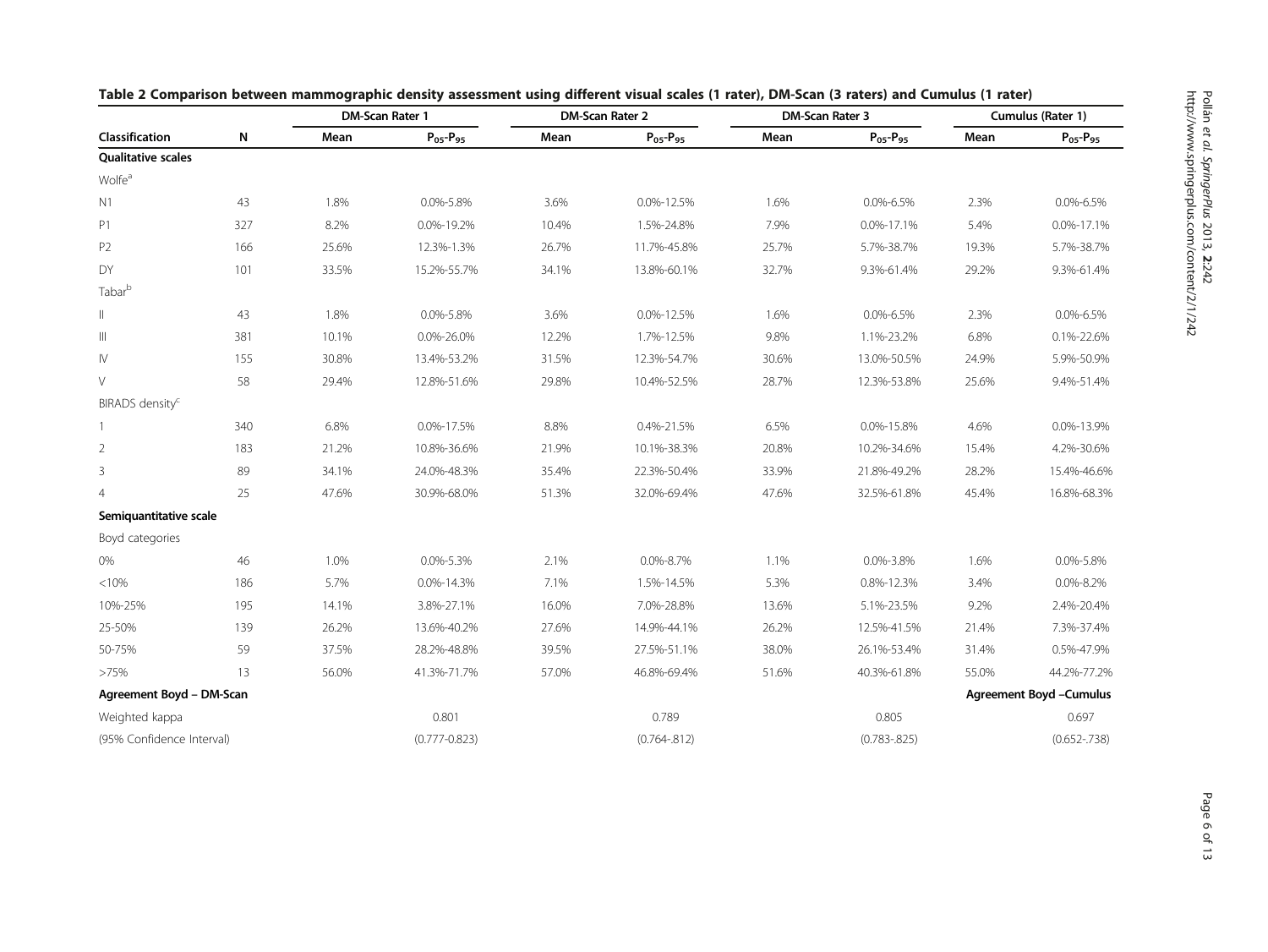#### Table 2 Comparison between mammographic density assessment using different visual scales (1 rater), DM-Scan (3 raters) and Cumulus (1 rater) (Continued)

| Agreement Cumulus - DM-Scan                  |                                |                   |                              |                   |                                |                   |
|----------------------------------------------|--------------------------------|-------------------|------------------------------|-------------------|--------------------------------|-------------------|
| Mean Difference<br>(DM-Scan – Cumulus)       | Mean Difference                | CC <sup>e</sup>   | Mean Difference              | CCC <sup>e</sup>  | Mean Difference                | CCC               |
| $(P_{05}-P_{95}^{\dagger})$                  | $+3.7%$                        | 0.841             | $+5.3%$                      | 0.803             | $+3.5%$                        | 0.842             |
| Concordance<br>Correlation Coefficient (CCC) | $(+0.0\% \text{ to } +42.3\%)$ | $(0.820 - 0.863)$ | $(+1.3\% \text{ to}+45.6\%)$ | $(0.777 - 0.828)$ | $(+0.8\% \text{ to } +43.3\%)$ | $(0.820 - 0.864)$ |

(95% Confidence Interval)

a Wolfe classification:

N1: Breast composed almost completely of fat, with perhaps just a few fibrous connective tissue strands.

P1: Breast composed mainly of fat, although up to a quarter of the sub-areolar area may show beaded or cord-like areas of ducts.

P2: More severe involvement of the breast, with a prominent duct pattern occupying more than one quarter of breast volume.

DY: Breast typically contains extensive regions of homogeneous mammographic densities. The proportion of density is greater than that of the fat.<br><sup>b</sup> Tabár classification:

I Mammogram composed of scalloped contours with some lucent areas of fatty replacement and 1 mm evenly distributed nodular densities (none of our mammograms were classified in this category).

II Mammogram composed almost entirely of lucent areas of fatty replacement and 1-mm evenly distributed nodular densities.

III: Prominent ducts in the retroareolar area.

IV: Extensive, nodular and linear densities with nodular size larger than normal lobules.

V: Homogeneous ground-glass-like appearance with no perceptible features.

<sup>c</sup> Breast Imaging Reporting and Data System (BIRADS) classification:

1 Predominantly fatti breast.

2 Scattered fibroglandular densities.

3 Heterogeneously dense breast.

4 Extremely dense breast.

<sup>d</sup> 5th & 95th percentiles of the differences between PD estimated with DM-Scan and Cumulus.

<sup>e</sup> Concordance correlation coefficient and its 95% Con.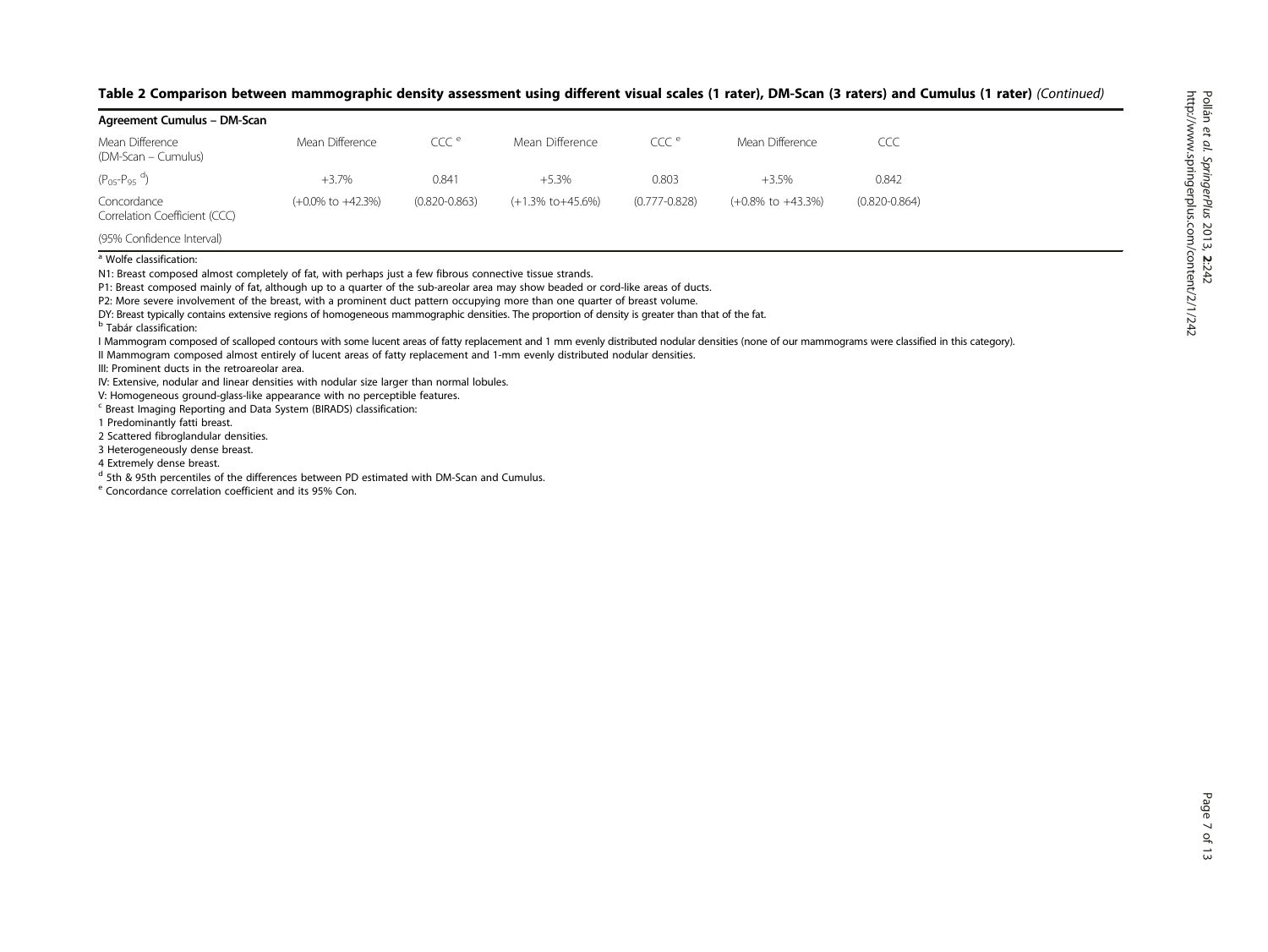<span id="page-7-0"></span>

women who were HRT users at the time of the mammogram was too small and had to be combined with ever users.

## Association of PD and subsequent breast cancer using DM-scan

As it has been mentioned before, the case–control study consisted of 115 cases and 119 controls. The radiologist

disregarded the mammogram of a woman whose breast had previously suffered surgical reduction. Another two mammograms, both in cancer cases, were of very poor quality and the PD estimation was considered unreliable.

Table [4](#page-9-0) displays the Odds Ratios (OR) and 95% Confidence Intervals (95% CI) of the association between PD and subsequent breast cancer development including the final set of 112 cases and 119 controls. The table also



estimates of mammographic density.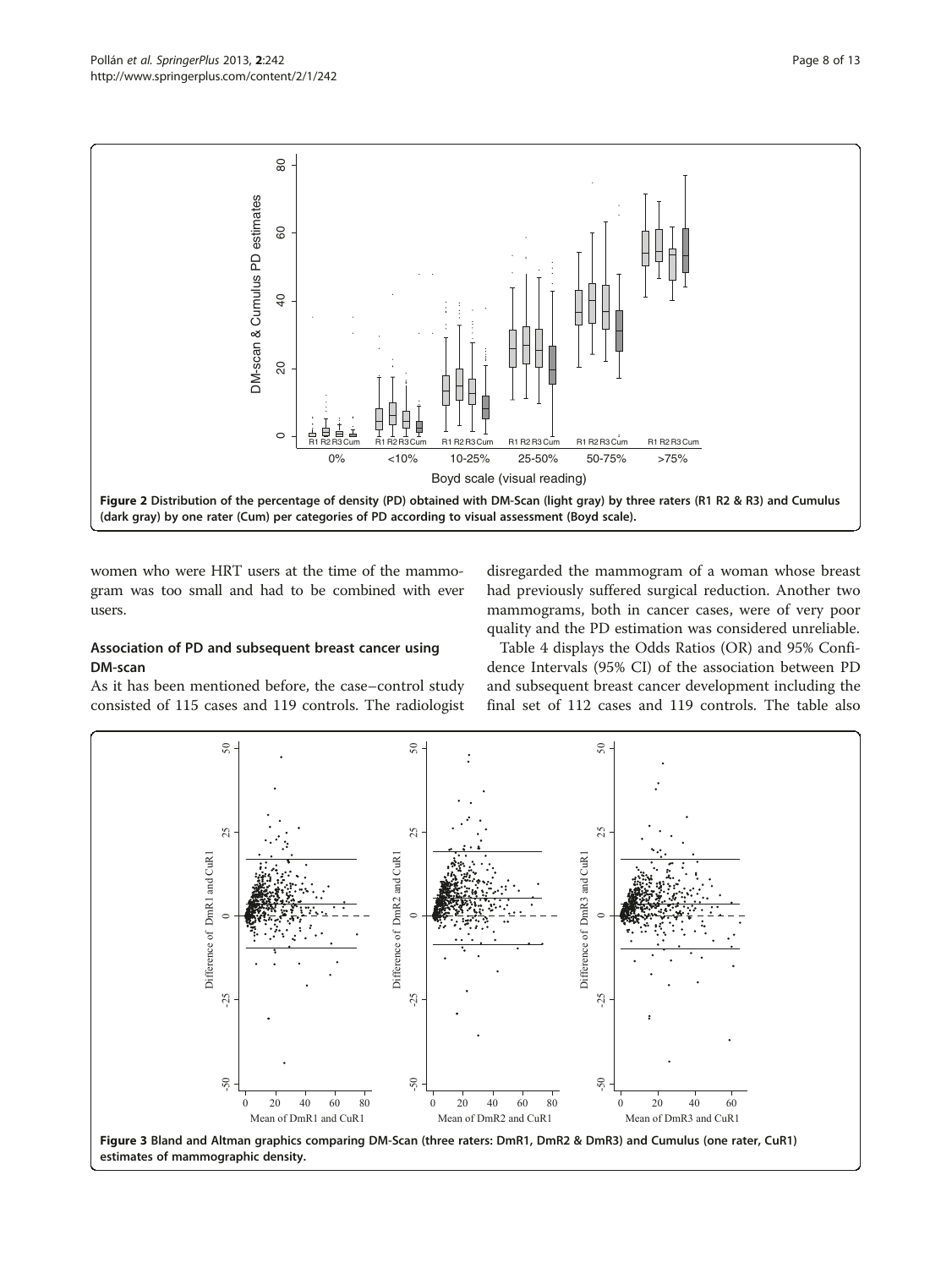| N        | DM-Scan (Rater 1) |                     | DM-Scan (Rater2) |         | DM-Scan (Rater 3)  |         |         | Cumulus (Rater 1)   |         |         |                     |         |
|----------|-------------------|---------------------|------------------|---------|--------------------|---------|---------|---------------------|---------|---------|---------------------|---------|
|          | beta              | 95% Cl <sup>a</sup> | P-value          | beta    | 95% CI             | P-value | beta    | 95% Cl <sup>a</sup> | P-value | beta    | 95% Cl <sup>a</sup> | P-value |
|          |                   |                     |                  |         |                    |         |         |                     |         |         |                     |         |
| 192      | Ref.              |                     |                  | Ref     |                    |         | Ref     |                     |         | Ref     |                     |         |
| 225      | $-3.3$            | $-5.8$ to $-0.7$    | 0.011            | $-4.6$  | $-7.2$ to $-2.1$   | < 0.001 | $-3.6$  | $-6.1$ to $-1.1$    | 0.004   | $-3.6$  | $-6.1$ to $-1.2$    | 0.003   |
| 221      | $-4.9$            | $-7.5$ to $-2.3$    | < 0.001          | $-5.9$  | $-8.6$ to $-3.3$   | < 0.001 | $-5.1$  | $-7.7$ to $-2.5$    | < 0.001 | $-5.2$  | $-7.7$ to $-2.7$    | < 0.001 |
|          | $-2.8$            | $-4.0$ to $-1.6$    | < 0.001          | $-3.2$  | $-4.5$ to $-2.0$   | < 0.001 | $-2.7$  | $-3.8$ to $-1.5$    | < 0.001 | $-3.1$  | $-4.2$ to $-1.9$    | < 0.001 |
|          |                   |                     |                  |         |                    |         |         |                     |         |         |                     |         |
| 570      | Ref               |                     |                  | Ref     |                    |         | Ref     |                     |         | Ref     |                     |         |
| 68       | $+1.0$            | $-2.3$ to $+4.2$    | 0.568            | $+1.9$  | $-1.4$ to $+5.2$   | 0.251   | $+0.6$  | $-2.6$ to $+3.8$    | 0.721   | $+0.5$  | $-2.8$ to $+3.7$    | 0.774   |
|          |                   |                     |                  |         |                    |         |         |                     |         |         |                     |         |
| 146      | Ref.              |                     |                  | Ref     |                    |         | Ref     |                     |         | Ref     |                     |         |
| 285      | $-7.2$            | -9.7 to -4.7        | < 0.001          | $-7.2$  | $-9.7$ to $-4.6$   | < 0.001 | $-6.5$  | $-8.9$ to $-4.1$    | < 0.001 | $-7.9$  | $-10.3$ to $-5.5$   | < 0.001 |
| 207      | $-14.2$           | $-16.8$ to $-11.6$  | < 0.001          | $-14.3$ | $-16.9$ to $-11.6$ | < 0.001 | $-13.4$ | $-15.9$ to $-10.8$  | < 0.001 | $-13.5$ | $-16.0$ to $-11.0$  | < 0.001 |
|          | $-1.1$            | $-1.3$ to $-1.0$    | < 0.001          | $-1.2$  | $-1.4$ to $-1.0$   | < 0.001 | $-1.1$  | $-1.3$ to $-0.9$    | < 0.001 | $-1.0$  | $-1.2$ to $-0.9$    | < 0.001 |
|          |                   |                     |                  |         |                    |         |         |                     |         |         |                     |         |
| 600      | Ref.              |                     |                  | Ref     |                    |         | Ref     |                     |         | Ref     |                     |         |
| 38       | $+3.9$            | $+0.0$ to $+7.7$    | 0.050            | $+5.1$  | $+1.2$ to $+9.0$   | 0.010   | $+5.4$  | $+1.6$ to $+9.2$    | 0.006   | $+5.6$  | $+1.9$ to $+9.4$    | 0.003   |
|          |                   |                     |                  |         |                    |         |         |                     |         |         |                     |         |
| 49       | Ref               |                     |                  | Ref     |                    |         | Ref     |                     |         | Ref     |                     |         |
| 78       | $-1.7$            | $-6.1$ to 2.6       | 0.439            | $-1.3$  | $-5.8$ to $+3.1$   | 0.552   | $-3.7$  | $-8.0$ to $+0.6$    | 0.093   | $-1.1$  | $-5.3$ to $+3.3$    | 0.616   |
| 297      | $-4.5$            | $-8.2$ to $-0.8$    | 0.018            | $-3.1$  | $-6.9$ to $+0.7$   | 0.109   | $-5.0$  | $-8.7$ to $-1.4$    | 0.007   | $-2.1$  | $-5.7$ to $+1.5$    | 0.244   |
| 167      | $-5.3$            | $-9.3$ to $-1.4$    | 0.008            | $-3.7$  | $-7.7$ to $+0.3$   | 0.069   | $-5.7$  | $-9.5$ to $-1.8$    | 0.004   | $-3.3$  | $-7.1$ to $+0.5$    | 0.092   |
| 47       | $-8.3$            | $-13.2$ to $-3.4$   | 0.001            | $-5.4$  | $-10.3$ to $-0.4$  | 0.035   | $-8.5$  | $-13.3$ to $-3.7$   | 0.001   | $-5.0$  | $-9.7$ to $-0.2$    | 0.041   |
|          | $-1.9$            | $-2.9$ to $-1.0$    | < 0.001          | $-1.3$  | $-2.2$ to $-0.3$   | 0.010   | $-1.7$  | $-2.7$ to $-0.8$    | < 0.001 | $-1.2$  | $-2.2$ to $-0.3$    | 0.008   |
|          |                   |                     |                  |         |                    |         |         |                     |         |         |                     |         |
|          |                   |                     |                  |         |                    |         |         |                     |         |         |                     |         |
| 573      | Ref               |                     |                  | Ref     |                    |         | Ref     |                     |         | Ref     |                     |         |
| $7 + 58$ | $+0.1$            | $-2.9$ to $+3.2$    | 0.946            | $+1.2$  | $-1.9$ to $+4.3$   | 0.438   | $+0.9$  | $-2.1$ to $+3.9$    | 0.540   | $+1.5$  | $-1.5$ to $+4.5$    | 0.331   |
|          |                   |                     |                  |         |                    |         |         |                     |         |         |                     |         |

<span id="page-8-0"></span>

| Table 3 Association of age, menopausal status, BMI, family history of breast cancer, parity and use of hormonal replacement therapy with PD measures |  |  |
|------------------------------------------------------------------------------------------------------------------------------------------------------|--|--|
| obtained with DM-Scan (3 raters) and with Cumulus (one rater)                                                                                        |  |  |

Page 9 of 13

<sup>a</sup> 95% Confidence interval.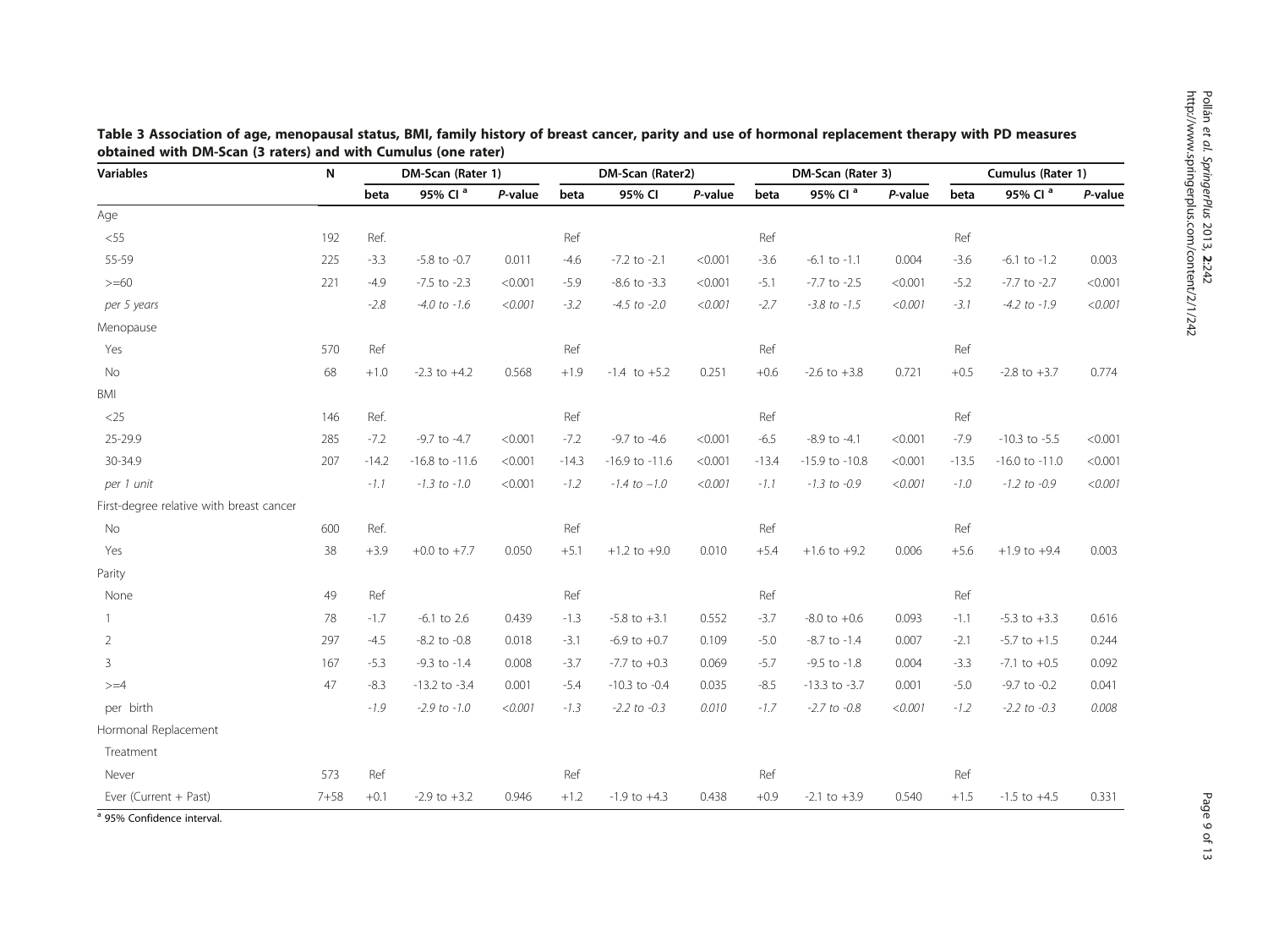| Variable             | <b>Controls</b> | Cases           |                 |                     |                      |  |
|----------------------|-----------------|-----------------|-----------------|---------------------|----------------------|--|
|                      | $(n=119)$       | $(n=112)$       | OR <sup>a</sup> | 95% Cl <sup>a</sup> | P-value <sup>a</sup> |  |
| Age: Mean (95% CI)   | 57 (55-58)      | Mean 58 (57-59) |                 |                     | $0.165^{\rm b}$      |  |
| Menopausal status    |                 |                 |                 |                     |                      |  |
| Posmenopausal        | 89 (75%)        | 83 (74%)        | 1.00            |                     |                      |  |
| Premenopausal        | 30 (25%)        | 29 (26%)        | 1.87            | $0.80 - 4.38$       | 0.152                |  |
| BMI                  |                 |                 |                 |                     |                      |  |
| $<$ 25               | 46 (39%)        | 40 (36%)        | 1.00            |                     |                      |  |
| 25-29.9              | 52 (44%)        | 50 (45%)        | 1.15            | $0.63 - 2.10$       | 0.655                |  |
| $>=30$               | 21 (18%)        | 22 (20%)        | 1.39            | $0.61 - 3.12$       | 0.429                |  |
| Dm-Scan PD estimates |                 |                 |                 |                     |                      |  |
| Mean (95% CI)        | 19% (17%-22%)   | 24% (21%-27%)   |                 |                     | 0.035 <sup>b</sup>   |  |
| <7%                  | 30 (25%)        | 19 (17%)        | 1.00            |                     |                      |  |
| 7%-17%               | 30 (25%)        | 21 (19%)        | 1.32            | 0.59-2.99           | 0.501                |  |
| 17%-28%              | 29 (24%)        | 32 (29%)        | 2.28            | 1.03-5.04           | 0.042                |  |
| $>=29%$              | 30 (25%)        | 40 (36%)        | 3.10            | 1.35-7.14           | 0.008                |  |
| Per 10% increase     |                 |                 | 1.33            | $1.09 - 1.62$       | 0.005                |  |

<span id="page-9-0"></span>Table 4 Association between BMI, menopausal status and DM-Scan estimates of density and subsequent development of breast cancer

 $\frac{a}{\sqrt{2}}$  Odds Ratio, 95% Confidence Intervals and *P*-values from a logistic.<br>
<sup>b</sup> P-value of t-test, comparing cases and controls.<br>
<sup>c</sup> Percentage of Density using DM-Scan.

presents the association between breast cancer with menopausal status and BMI, the other two variables, apart from age, that were included in the logistic model. On average, PD estimates from DM-Scan were higher in cases than in controls (p-value=0.035). MD was categorized using as cut-offs the quartiles observed in the control population. Taking as reference a PD <7%, a PD between 17% and 28% showed a significant OR of 2.28 (95% CI: 1.03-5.04), while the highest category, PD>=29% presented an excess risk of 3.10 (95% CI: 1.35-7.14). The dose–response trend was statistically significant, with a relative linear increase in risk of 1.33 (95% CI: 1.09-1.62) per a 10% increase in PD. Neither menopausal status, nor the BMI attained statistical significance. The discriminative power of PD, adjusting for age and BMI as covariates, was 0.59 (95% CI: 0.52-0.67).

#### **Discussion**

In this study, we have presented the development and validation of a new computer-assisted tool to estimate mammographic density in full-field digital mammograms. Our results show that DM-Scan is a reliable and valid instrument to estimate MD in the context of breast cancer research. PD estimates using DM-Scan were in agreement with a visual classification of six categories (Boyd scale), and were highly concordant with those obtained using Cumulus, a similar tool developed to measure PD in digitalized film images. The reliability of PD estimations using DM-Scan is supported by the excellent agreement between

the three readers in this study. Cumulus and DM-Scan estimates were equally associated with classical MD determinants, such as age, BMI, parity and family history of breast cancer. Finally, in the small case–control study designed to test the association between DM-Scan measures and breast cancer risk, ORs per category of PD showed a positive trend and, in spite of the reduced sample size, DM-Scan adjusted estimates proved to have a moderate but statistically significant discriminative power.

Our results confirm that computer-assisted tools tend to provide lower PD compared with visual assessment. This is particularly true for mammograms classified in the highest categories of density by visual inspection, where the difference between visual and computed assessment is greater than 20%. When comparing the visual evaluation of PD with the results obtained with DM-Scan and/or Cumulus, two factors may explain the wide range of variability. Firstly, a visual reading may overestimate the PD when density is higher, given that the eye evaluates the image as a whole and tends to disregard pixels or tiny regions that do not correspond to the general density pattern of the area where they are located. The second factor, previously mentioned, is the inclusion of more subcutaneous fat tissue with semiautomatic tools. This is the price we have to pay in order to obtain more reproducible results (Boyd et al. [2011](#page-11-0); Assi et al. [2012\)](#page-11-0). Regarding qualitative visual scales, they focus on particular characteristics of the mammographic tissue and do not directly measure PD. Different studies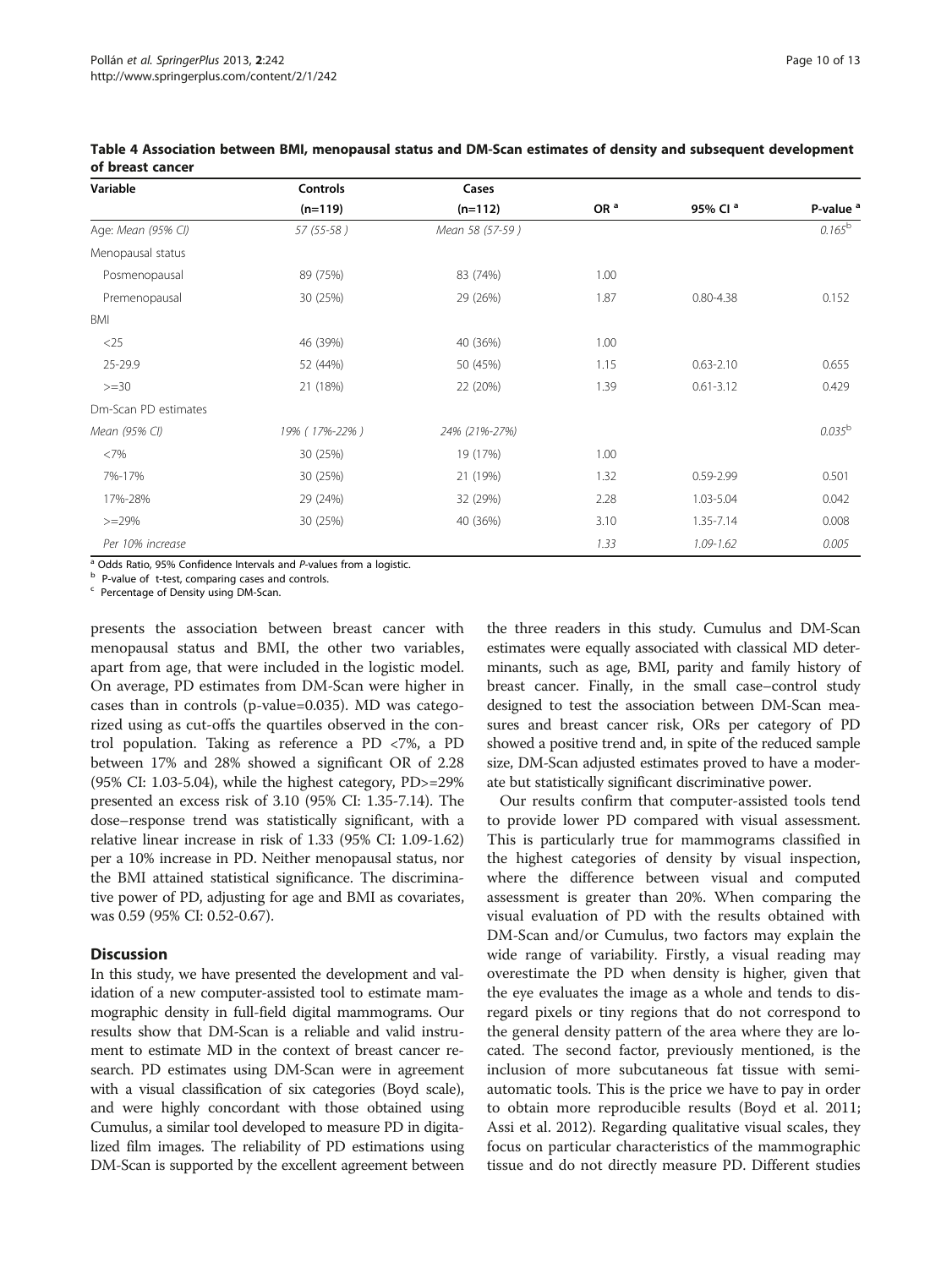have reported large differences between MD assessment based on qualitative and quantitative methods (Yaffe [2008](#page-12-0)). The lack of a perfect agreement between PD and mammographic patterns considered by qualitative scales has been interpreted as a proof of the existence of additional information in the mammogram, observable by radiologists, that is not captured by PD alone (Manduca et al. [2009\)](#page-11-0). In fact, recent papers have emphasized the importance of textural information relating breast images with breast cancer risk, but the biological significance of these characteristics is still unknown (Li et al. [2012](#page-11-0); Nielsen et al. [2011\)](#page-11-0). For the time being, quantitative methods provide more precise and reliable measures and are less influenced by subjectivity (Yaffe [2008\)](#page-12-0).

DM-Scan PD estimates were highly reproducible, according to our study. In fact, even though our set of radiologists showed good inter-rater agreement in the visual classification of PD using Boyd semi-quantitative scale, concordance estimates were lower than those found here using DM-Scan (Perez-Gomez et al. [2012](#page-11-0)). Unfortunately, we could not compare the reproducibility of PD measures using Cumulus, since only one of our radiologists had used it before. However, it should be noted that she considered DM-Scan more user-friendly, probably due to the fact that DM-Scan automatically delineates the breast contour and the oblique muscle, providing that the mammogram has a reasonable quality. DM-Scan also offers a preliminary assessment of PD that can be modified by the user if he/she considers it inadequate. Regarding the comparison of DM-Scan with Cumulus, there was a good agreement in the estimates obtained using these two tools, but it is interesting to note that, on average, DM-Scan estimations were higher than those obtained with Cumulus (a difference in PD between 4% and 5%). This result should be confirmed by other studies.

Our results show that DM-Scan and Cumulus seem to capture the same overall associations with risk factors for breast cancer (i.e. age, BMI and reproductive factors). However, we failed to find an association between PD and menopausal status with any of these tools, probably due to the small number of premenopausal women. Regarding the use of hormonal replacement therapy, the number of current users was insufficient to analyze them as a single category, but MD was not higher in this group of women in the DDM-Spain study, and most of these women were under estrogen-only therapy (Pollan et al. [2012\)](#page-11-0).

Our small case–control study served to confirm that DM-Scan estimates are related with breast cancer risk: PD was higher in cases than in controls and a clear dose–response relationship was observed in the association between PD and subsequent breast cancer. The discriminative power found here was similar to that reported in other studies (Manduca et al. [2009](#page-11-0); Vachon et al. [2007\)](#page-12-0).

Among the technical advantages of DM-Scan it is worth mentioning its availability for both Windows and Linux O.S., and its independence of proprietary software. Also, in contrast to Cumulus, DM-Scan presents, among other features, a more user-friendly interface, especially in relation to the procedure of defining the batch of images to be analysed, and a breast filter (as explained in the [Material and Methods](#page-1-0) section) which allows for a better recognition of dense tissue. A full version of DM-Scan is freely available under request.

We would like to highlight several strengths of this study: DDM-Spain is a population-based study, with information regarding breast cancer risk factors collected in a homogeneous way by trained interviewers who also measured weight and height under the same protocol using the same tools (Pollan et al. [2012\)](#page-11-0). The three readers were experienced radiologists and were blinded to the risk factors. Finally, the case–control study was also populationbased, among attendants to a screening center, Burjassot, with extensive experience using full-field mammograms. PD assessment was also performed in a blind way, mixing case and control images.

Our study also has several limitations. Firstly, DM-Scan and Cumulus were used on processed mammograms that depend on the manufacturers. We did not have access to unprocessed (raw) images because Spanish screening centers discard them due to storage constraints. However, recent studies have confirmed that density measures in raw and processed images are strongly correlated, have equal reliability and are similarly associated with breast cancer (Keller et al. [2013;](#page-11-0) Vachon et al. [2013](#page-12-0)). In the same way, a recent paper has shown that image acquisition parameters not available here, such as compressed breast thickness, compression force and others, do not modify the association between PD and breast cancer risk (Olson et al. [2012](#page-11-0)). Secondly, even though our purpose was to study DM-Scan validity and reliability, it would have been interesting to compare the reliability using DM-Scan and Cumulus, something we could not achieve here. Nevertheless, the high inter-rater concordance obtained with DM-Scan confirms that the new tool is, at least, equally valid to obtain reliable results. Thirdly, the case–control study had limited power and the information regarding BMI was self-reported. The size was too small to consider more categories of density and to explore the stability of the association between PD estimates and subsequent breast cancer in subgroups of women. In spite of these constraints, our results were equivalent to those obtained in larger datasets using Cumulus or other tools (Vachon et al. [2007](#page-12-0); McCormack & dos Santos Silva [2006;](#page-11-0) Stone et al. [2010](#page-11-0); Yaghjyan et al. [2011](#page-12-0)). Finally, even though DM-Scan has a friendly interface and is relatively easy to use, the user still has to remove unwanted characteristics in the mammogram and manipulate the software to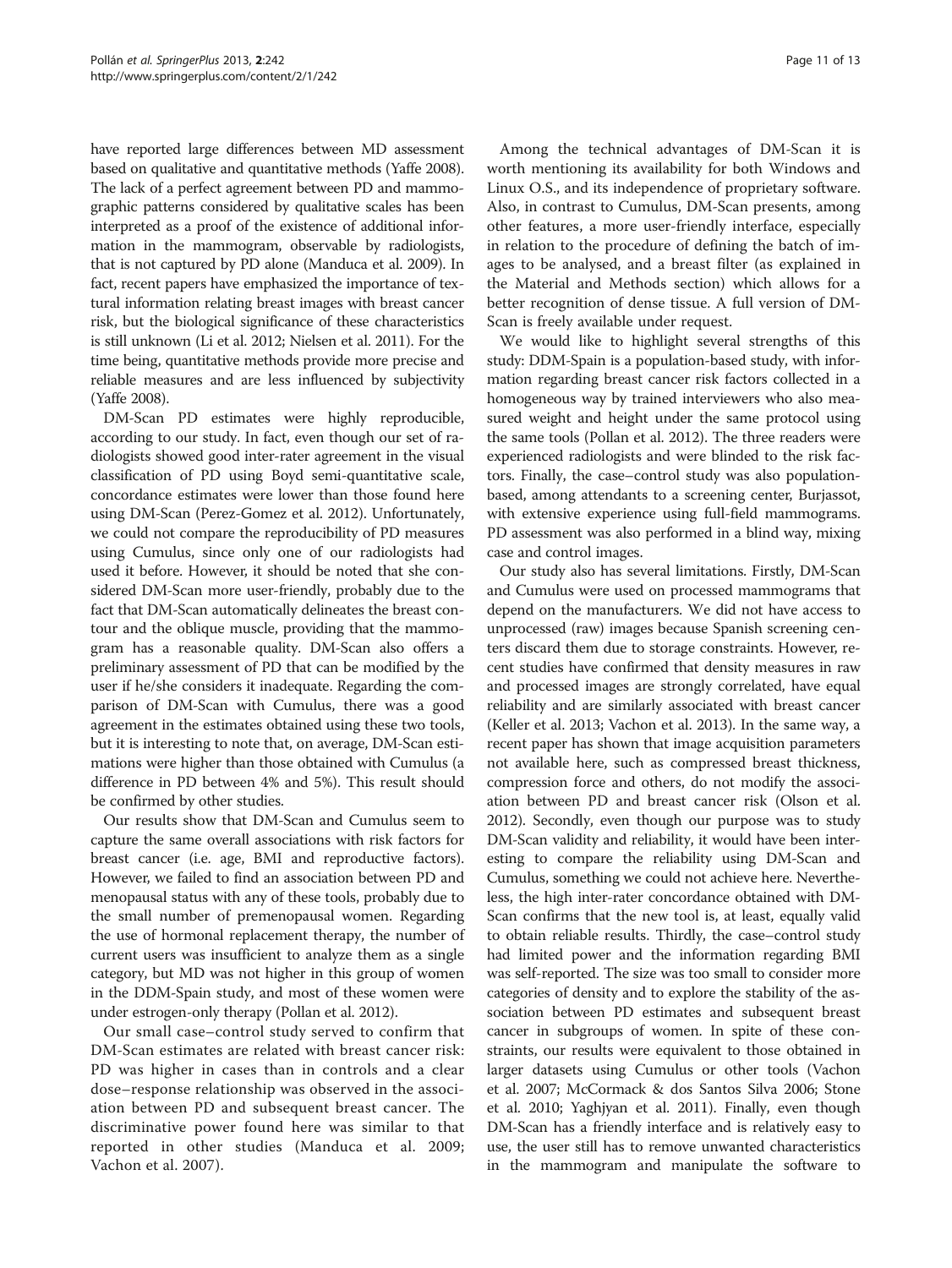<span id="page-11-0"></span>establish what he/she believes represents the right amount of dense tissue. A fully-automated version based on machine learning techniques is currently under development and will be available in the short term.

In conclusion, MD measures obtained with DM-are highly reproducible and show the expected association with those factors that influence breast. Moreover, DM-Scan estimates among women who subsequently developed breast cancer were higher than those obtained in health controls of the same age. These results demonstrate that DM-Scan is a valid and reliable tool to assess mammographic density in full-field digital images.

# Additional file

[Additional file 1:](http://www.biomedcentral.com/content/supplementary/2193-1801-2-242-S1.ppt) Bland and Altman graphics comparing DM-Scan estimates obtained by three different readers (DmR1, DmR2 & DmR3).

#### Abbreviations

BC: Breast cancer; BMI: Body mass index; DT: Dense tissue; FT: Fat tissue; HRT: Hormonal replacement treatment; MD: Mammographic density; OR: Odds ratio; PD: Percent of density; 95%CI: 95% Confidence intervals.

#### Competing interests

The authors declare that they have no conflicts of interest.

#### Authors' contributions

RLL & JA developed DM-Scan. MP, RLL, JMG, BPG, and DST conceived the validation study and participated in its design. JMG, CSC & CV gathered the information and the set of mammograms from the DDM-Spain study. MC, IM, CP & FRP were responsible of MD assessment using different scales and tools. JMG & DST performed the matching process and gathered the information needed for the case-control study. MP and BP performed the statistical analysis and results were circulated and commented by all the authors. MP drafted the first version and it was critically reviewed by the rest of authors. All of them have read and approved the final manuscript.

#### Acknowledgments

This work was supported by research grants from Spain's Health Research Fund (Fondo de INvestigación Santiaria) (PI060386 & PI09/1230); Gent per Gent Fund (EDEMAC Project) and the Spanish Federation of Breast Cancer Patients (Federación Española de Cáncer de Mama) (FECMA 485 EPY 1170–10).

#### Author details

<sup>1</sup>National Center for Epidemiology, Carlos III Institute of Health, Monforte de Lemos 5, Madrid 28029, Spain. <sup>2</sup> Consortium for Biomedical Research in Epidemiology and Public Health (CIBER en Epidemiología y Salud Pública - CIBERESP), Carlos III Institute of Health, Monforte de Lemos 5, Madrid 28029, Spain. <sup>3</sup>Instituto Tecnológico de Informática, Universidad Politécnica de Valencia, Valencia, Spain. <sup>4</sup>Valencian Breast Cancer Screening Program, General Directorate of Public Health, Valencia, Spain. <sup>5</sup>Centro Superior de Investigación en Salud Pública CSISP, FISABIO, Valencia, Spain. <sup>6</sup>Balearic Islands Breast Cancer Screening Program, Health Promotion for Women and Children, General Directorate of Public Health & Participation, Regional Authority for Health & Consumer Affairs, Balearic Islands, Spain. <sup>7</sup>Cancer Prevention and Control Unit, Catalonian Institute of Oncology (Institut Català d'Oncologia-ICO), Barcelona, Spain. <sup>8</sup>Centro Nacional de Epidemiología, Instituto de Salud Carlos III, Monforte de Lemos 5, Madrid 28029, Spain.

Received: 25 April 2013 Accepted: 3 May 2013 Published: 24 May 2013

#### References

Ascunce N, Salas D, Zubizarreta R, Almazan R, Ibanez J, Ederra M (2010) Cancer screening in Spain. Ann Oncol 21(Suppl 3):iii43–iii51

- Assi V, Warwick J, Cuzick J, Duffy SW (2012) Clinical and epidemiological issues in mammographic density. Nat Rev Clin Oncol 9:33–40
- Bland JM, Altman DG (1986) Statistical methods for assessing agreement between two methods of clinical measurement. Lancet 1:307–310
- Boyd NF, Martin LJ, Yaffe MJ, Minkin S (2011) Mammographic density and breast cancer risk: current understanding and future prospects. Breast Cancer Res 13:223
- Byng JW, Yaffe MJ, Jong RA, Shumak RS, Lockwood GA, Tritchler DL, Boyd NF (1998) Analysis of mammographic density and breast cancer risk from digitized mammograms. Radiographics 18:1587–1598
- Cabanes A, Pastor-Barriuso R, Garcia-Lopez M, Pedraz-Pingarron C, Sanchez-Contador C, Vazquez Carrete JA, Moreno MP, Vidal C, Salas D, Miranda-Garcia J et al (2011) Alcohol, tobacco, and mammographic density: a populationbased study. Breast Cancer Res Treat 129:135–147
- Cuzick J, Warwick J, Pinney E, Duffy SW, Cawthorn S, Howell A, Forbes JF, Warren RM (2011) Tamoxifen-induced reduction in mammographic density and breast cancer risk reduction: a nested case–control study. J Natl Cancer Inst 103:744–752
- Evans DG, Warwick J, Astley SM, Stavrinos P, Sahin S, Ingham S, McBurney H, Eckersley B, Harvie M, Wilson M et al (2012) Assessing individual breast cancer risk within the U.K. National Health Service Breast Screening Program: a new paradigm for cancer prevention. Cancer Prev Res (Phila) 5:943–951
- Garrido-Estepa M, Ruiz-Perales F, Miranda J, Ascunce N, Gonzalez-Roman I, Sanchez-Contador C, Santamarina C, Moreo P, Vidal C, Peris M et al (2010) Evaluation of mammographic density patterns: reproducibility and concordance among scales. BMC Cancer 10:485
- Harvey JA (2004) Quantitative assessment of percent breast density: analog versus digital acquisition. Technol Cancer Res Treat 3:611–616
- Highnam RP, Brady JM, Shepstone BJ (1998) Estimation of compressed breast thickness during mammography. Br J Radiol 71:646–653
- Keller BM, Nathan DL, Gavenonis SC, Chen J, Conant EF, Kontos D (2013) Reader variability in breast density estimation from full-field digital mammograms: the effect of image postprocessing on relative and absolute measures. Acad Radiol, Epub ahead of print
- Li J, Szekely L, Eriksson L, Heddson B, Sundbom A, Czene K, Hall P, Humphreys K (2012) High-throughput mammographic-density measurement: a tool for risk prediction of breast cancer. Breast Cancer Res 14:R114
- Lin LI (1989) A concordance correlation coefficient to evaluate reproducibility. Biometrics 45:255–268
- Manduca A, Carston MJ, Heine JJ, Scott CG, Pankratz VS, Brandt KR, Sellers TA, Vachon CM, Cerhan JR (2009) Texture features from mammographic images and risk of breast cancer. Cancer Epidemiol Biomarkers Prev 18:837–845
- McCormack VA, dos Santos Silva I (2006) Breast density and parenchymal patterns as markers of breast cancer risk: a meta-analysis. Cancer Epidemiol Biomarkers Prev 15:1159–1169
- Nielsen M, Karemore G, Loog M, Raundahl J, Karssemeijer N, Otten JD, Karsdal MA, Vachon CM, Christiansen C (2011) A novel and automatic mammographic texture resemblance marker is an independent risk factor for breast cancer. Cancer Epidemiol 35:381–387
- Olson JE, Sellers TA, Scott CG, Schueler BA, Brandt KR, Serie DJ, Jensen MR, Wu FF, Morton MJ, Heine JJ et al (2012) The influence of mammogram acquisition on the mammographic density and breast cancer association in the mayo mammography health study cohort. Breast Cancer Res 14:R147
- Perez-Gomez B, Ruiz F, Martinez I, Casals M, Miranda J, Sanchez-Contador C, Vidal C, Llobet R, Pollan M, Salas D (2012) Women's features and inter-/intra-rater agreement on mammographic density assessment in full-field digital mammograms (DDM-SPAIN). Breast Cancer Res Treat 132:287–295
- Pollan M, Lope V, Miranda-Garcia J, Garcia M, Casanova F, Sanchez-Contador C, Santamarina C, Moreo P, Vidal C, Peris M et al (2012) Adult weight gain, fat distribution and mammographic density in Spanish pre- and postmenopausal women (DDM-Spain). Breast Cancer Res Treat 134:823–838
- Sala M, Salas D, Belvis F, Sanchez M, Ferrer J, Ibanez J, Roman R, Ferrer F, Vega A, Laso MS et al (2011) Reduction in false-positive results after introduction of digital mammography: analysis from four population-based breast cancer screening programs in Spain. Radiology 258:388–395
- Schousboe JT, Kerlikowske K, Loh A, Cummings SR (2011) Personalizing mammography by breast density and other risk factors for breast cancer: analysis of health benefits and cost-effectiveness. Ann Intern Med 155:10–20
- Stone J, Ding J, Warren RM, Duffy SW, Hopper JL (2010) Using mammographic density to predict breast cancer risk: dense area or percentage dense area. Breast Cancer Res 12:R97